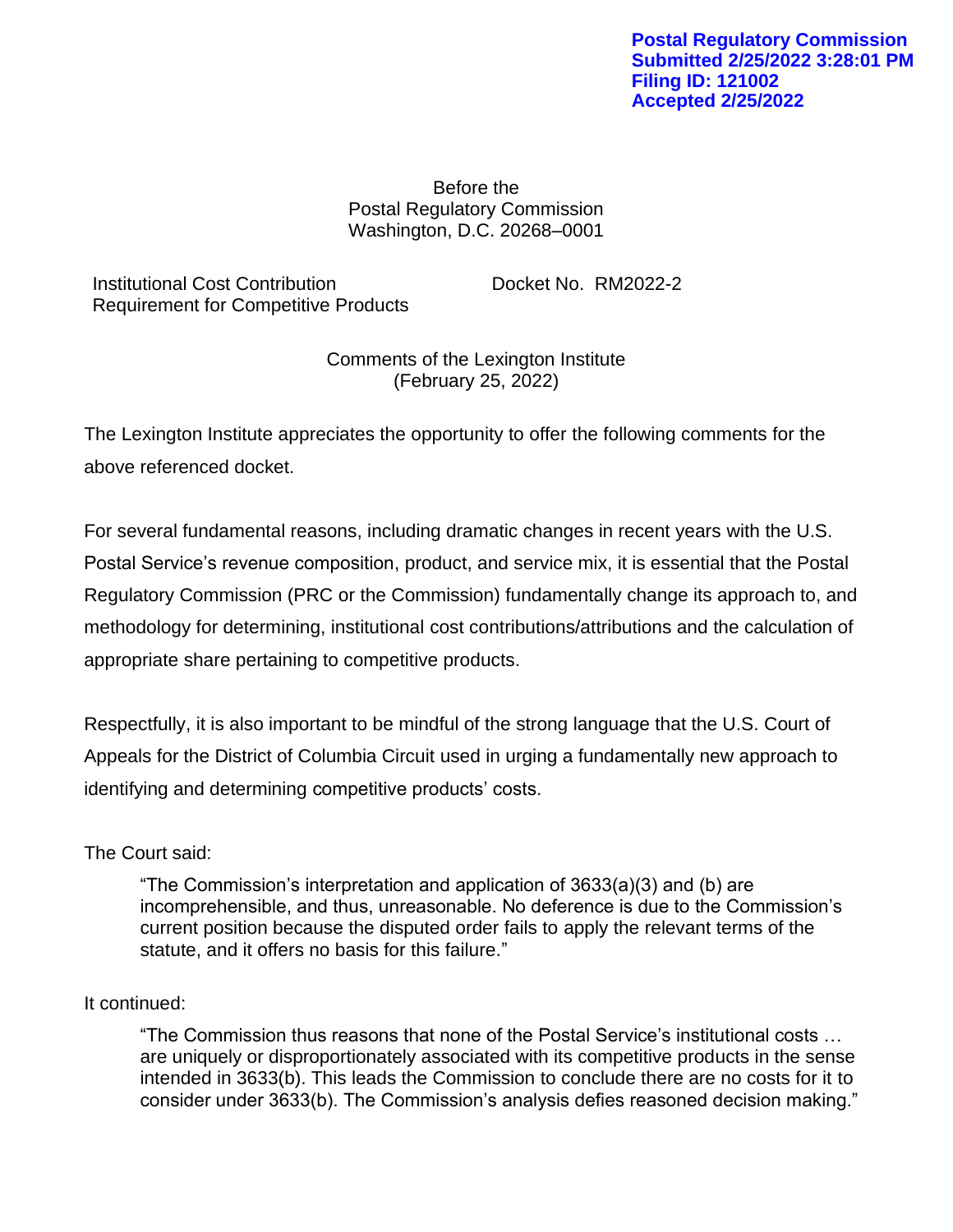### **General Observations**

Order No. 6043, pertaining to the preceding referenced dockets, often repeats the difficulties the Commission finds in identifying costs that should be attributed to competitive products. Based on this, there is reason to be concerned the Commission will not fully appreciate or take into account the large amount of total costs that should be applied to competitive products.

At the times the Commission seems solely concerned with protecting the Postal Service's competitive position, even if that will lead to financial losses, which are ultimately born by both taxpayers and Americans who use market dominant mail service.

For example, on page 6 the Commission says, "[T]he purpose of the appropriate share provision is to ensure fair competition in the market for competitive postal services by protecting against any possibility that prices for the Postal Service's Competitive products (despite covering their attributable costs) might nevertheless be anticompetitively priced as a result of the Postal Service's institutional costs being jointly incurred by Market Dominant and Competitive products."

This raises several troubling issues. Protecting the competitive position of the U.S. Postal Service (USPS) should be secondary to having the most accurate and reliable cost information. It is important to ensure that USPS can price all its services appropriately to best fulfill its historic public mission to deliver letter and other mail, which only it can do on a nationwide, affordable basis.

If USPS knows, or even thinks, it can obtain pricing assistance from the Commission to stay competitive, it will be less inclined to make the rigorous changes and improvements necessary for cost effectiveness. Furthermore, if the purpose of the appropriate share provision is "protecting against any possibility" of the products becoming uncompetitive, why allocate any costs to competitive products at all?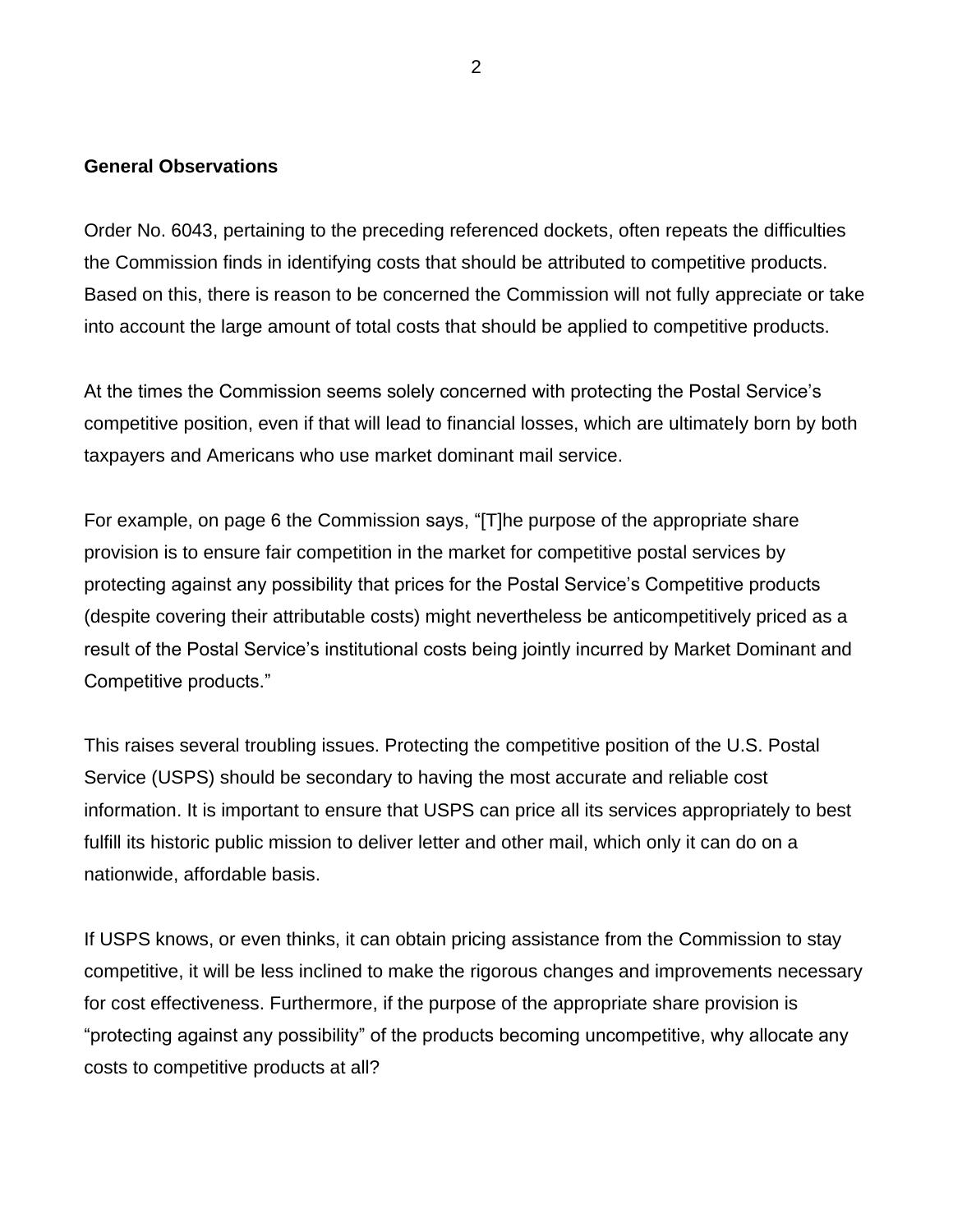On page 96 the Commission says, "With respect to institutional costs, under the Commission's current cost attribution principles, there are no costs classified as institutional that can be identified as 'uniquely or disproportionately associated' with competitive products."

A review of USPS's use of delivery vehicles and its planned purchase of 50,000-148,000 new vehicles demonstrate why this is not correct.

Postmaster General Louis DeJoy provided revealing testimony related to these matters on March 11, 2021 to the U.S. House of Representatives Appropriations Committee's Subcommittee on Financial Services and General Government. He testified that a tractor trailer can hold 500,000 letters but only 5,000 packages. In other words, the average package is 100 times the size of the average letter.

USPS still delivers many more pieces of mail than packages. Based on figures from the Fiscal Year 2021 USPS 10-K, the Postal Service delivered 15 times the volume of mail (120.6 billion pieces) compared to packages (8.0 billion pieces).

Because USPS does not deliver 100 times as many letters as packages, packages take up disproportionately more space and incur higher delivery, storage, and processing costs. Indeed, USPS needs 6.6 times as much space for packages, as it does for mail, using the Postmaster General's 5,000/500,000 ratio.

Dividing the 120.6 billion Fiscal Year 2021 mail volume by 500,000, the number of tractor trailers required to hold USPS's mail volume is 241,200.

Dividing the 8.0 billion Fiscal Year 2021 package volume by 5,000 shows that 1,600,000 tractor trailers would be needed to store all packages, 6.6 times more space (1,600,000 vs. 241,200) than is needed for letters.

Based on the Postmaster General's testimony and USPS's preceding figures, approximately 87 percent of vehicle space is used for competitive products. Given this disproportionate use of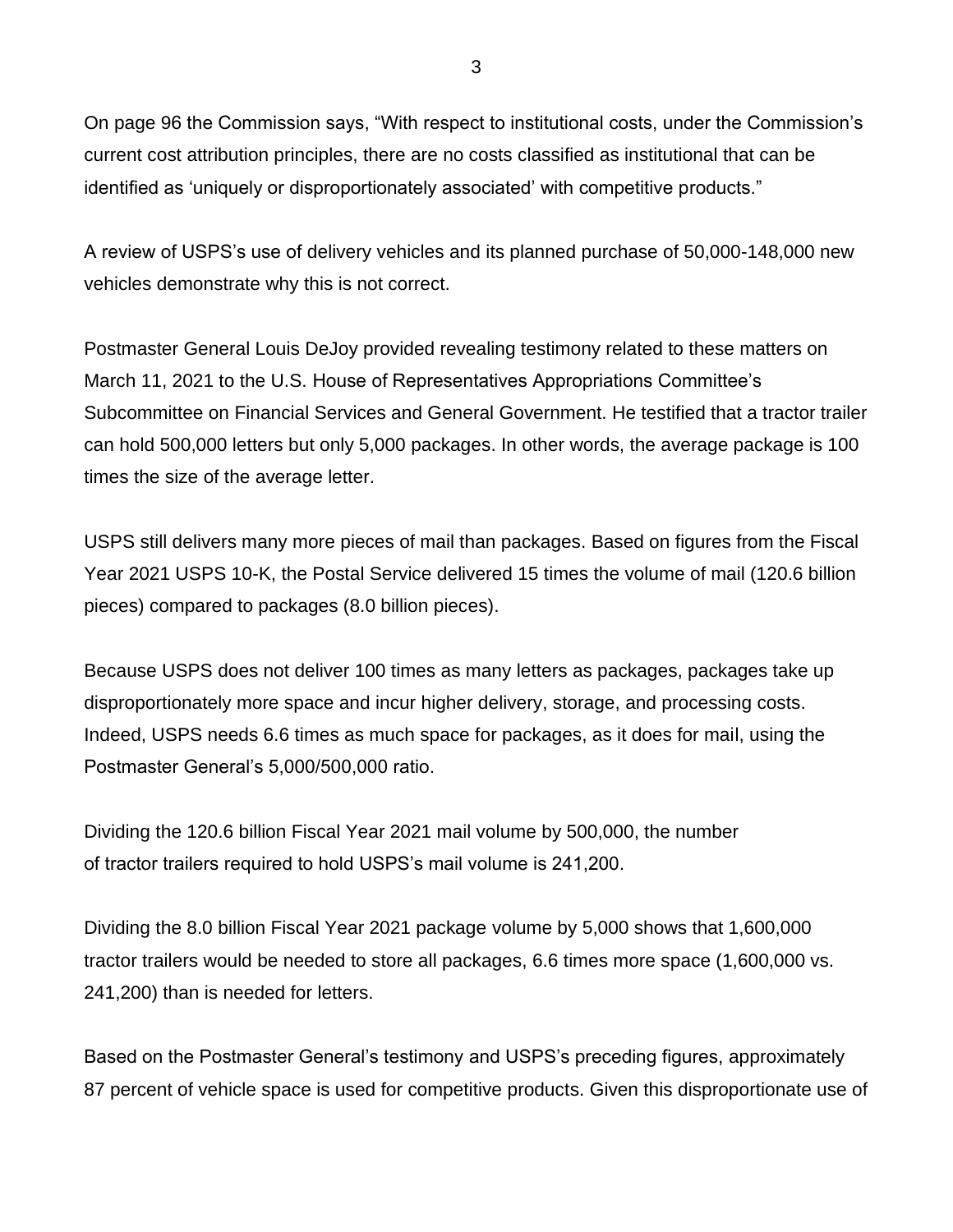vehicle space by competitive products/packages, the overwhelming majority of vehicle costs should be applied to competitive products as well as other costs involved in processing and delivering competitive products.

Additional factors supporting this change are the labor-intense nature of package delivery; packages intermittent delivery schedule (i.e., not to every address on every day); their higher injury rates and disability claims than mail; and their seven-day-a-week delivery window compared to mail's six-day window.

# **Additional Macro Operational Factors**

The Postal Service's focus and heavy emphasis on expanding its package business has detracted from its historic and pre-eminent mission to deliver mail in a timely manner, thus imposing both short-term costs and a decline in the long-term value of USPS.

This is evidenced by the historic delays in mail delivery from December 2020-January 2021; the decision to slow delivery of 40 percent of first-class mail starting October 1, 2021; and the issuance of the 10-year strategic plan on March 23, 2021, wherein USPS aims to place even greater emphasis on competitive package services at the expense of mail.

In addition to financial impacts, these actions reduce the goodwill, or the intangible value, of USPS's mail service. The PRC should gauge these costs as well and systematically examine them in the future.

## **Improving Measurement Systems**

Throughout Order No. 6043, the Commission states it is difficult to measure specific product costs. For example, on page 84 it says, "A multi-product firm with economies of scale and scope, like the Postal Service, will inherently accrue costs that cannot reasonably be apportioned between products based on any discernible relationships."